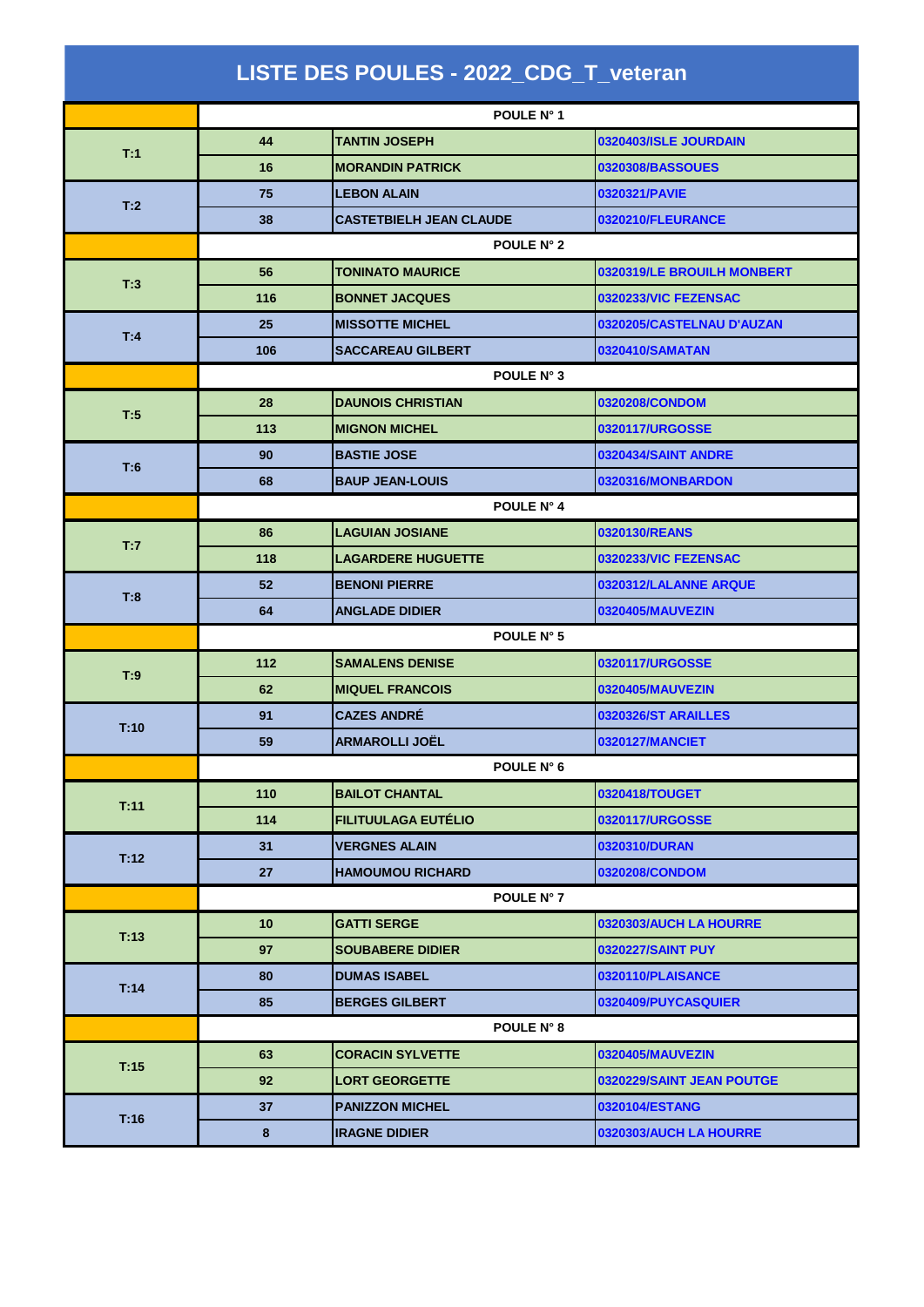|      |                 | POULE N° 9                      |                            |  |  |  |
|------|-----------------|---------------------------------|----------------------------|--|--|--|
| T:17 | 48              | <b>TOSCANO SERGE</b>            | 0320214/JEGUN              |  |  |  |
|      | 23              | <b>LASPORTES JOEL</b>           | 0320329/CASTELNAU D'ANGLES |  |  |  |
| T:18 | 79              | <b>FALLIERO JOEL</b>            | 0320110/PLAISANCE          |  |  |  |
|      | 103             | <b>DAURIGNAC MICHEL</b>         | 0320415/STE CHRISTIE       |  |  |  |
|      |                 | POULE N° 10                     |                            |  |  |  |
| T:19 | 30              | <b>FABRIS BERNARD</b>           | 0320310/DURAN              |  |  |  |
|      | 81              | <b>LASNAVERES DANIEL</b>        | 0320110/PLAISANCE          |  |  |  |
|      | 107             | <b>PLOMB GUY</b>                | 0320410/SAMATAN            |  |  |  |
| T:20 | 34              | <b>MAO JEAN BERNARD</b>         | 0320209/EAUZE              |  |  |  |
|      | POULE N° 11     |                                 |                            |  |  |  |
|      | $6\phantom{1}$  | <b>HIRIGOYEN ALAIN</b>          | 0320100/AIGNAN             |  |  |  |
| T.21 | 71              | <b>GUIBOT JEAN-CLAUDE</b>       | 0320222/ORDAN LARROQUE     |  |  |  |
|      | 99              | <b>BACQUE CHRISTINE</b>         | 0320415/STE CHRISTIE       |  |  |  |
| T:22 | 76              | <b>BARRIER JOEL</b>             | 0320321/PAVIE              |  |  |  |
|      | POULE N° 12     |                                 |                            |  |  |  |
|      | 22              | <b>MOREL JEAN</b>               | 0320329/CASTELNAU D'ANGLES |  |  |  |
| T:23 | 84              | <b>DAUGA BERNARD</b>            | 0320408/PREIGNAN           |  |  |  |
|      | 87              | <b>SAINT-MARTIN CHRISTIANE</b>  | 0320130/REANS              |  |  |  |
| T.24 | 32              | <b>JOAQUIM MANUEL</b>           | 0320209/EAUZE              |  |  |  |
|      | POULE N° 13     |                                 |                            |  |  |  |
| T.25 | 12              | <b>EYCHENNE WILLIAM</b>         | 0320305/AUTERRIVE          |  |  |  |
|      | 26              | <b>GOURGUES CLAUDE</b>          | 0320208/CONDOM             |  |  |  |
| T:26 | 47              | <b>WAGNER JEAN JACQUES</b>      | 0320403/ISLE JOURDAIN      |  |  |  |
|      | 115             | <b>LACOSTE DANIEL</b>           | 0320117/URGOSSE            |  |  |  |
|      | POULE N° 14     |                                 |                            |  |  |  |
| T:27 | 17              | <b>SERRES ROBERT</b>            | 0320308/BASSOUES           |  |  |  |
|      | 21              | <b>BONNET JACQUES</b>           | 0320329/CASTELNAU D'ANGLES |  |  |  |
|      | 29              | <b>MUNICO BERNARD</b>           | 0320208/CONDOM             |  |  |  |
| T:28 | 105             | <b>LARIONOFF PAUL</b>           | <b>0320417/STE MARIE</b>   |  |  |  |
|      | POULE N° 15     |                                 |                            |  |  |  |
| T:29 | 15              | <b>BONNET CHRISTIAN</b>         | 0320307/BARRAN             |  |  |  |
|      | 109             | <b>LOUPSANS GRAZIELLA</b>       | 0320418/TOUGET             |  |  |  |
|      | 33 <sup>°</sup> | <b>IACHEMET CHRISTIAN</b>       | 0320209/EAUZE              |  |  |  |
| T:30 | $\mathbf{2}$    | <b>LALANNE DANIEL</b>           | 0320100/AIGNAN             |  |  |  |
|      | POULE N° 16     |                                 |                            |  |  |  |
| T:31 | 88              | <b>SUCERE-NOURRIGAT CHANTAL</b> | 0320130/REANS              |  |  |  |
|      | 119             | <b>VACCARO MARYSE</b>           | 0320233/VIC FEZENSAC       |  |  |  |
| T:32 | 104             | <b>BERNADOT BERNARD</b>         | <b>0320417/STE MARIE</b>   |  |  |  |
|      | 77              | <b>SAINT AGNE MICHEL</b>        | 0320321/PAVIE              |  |  |  |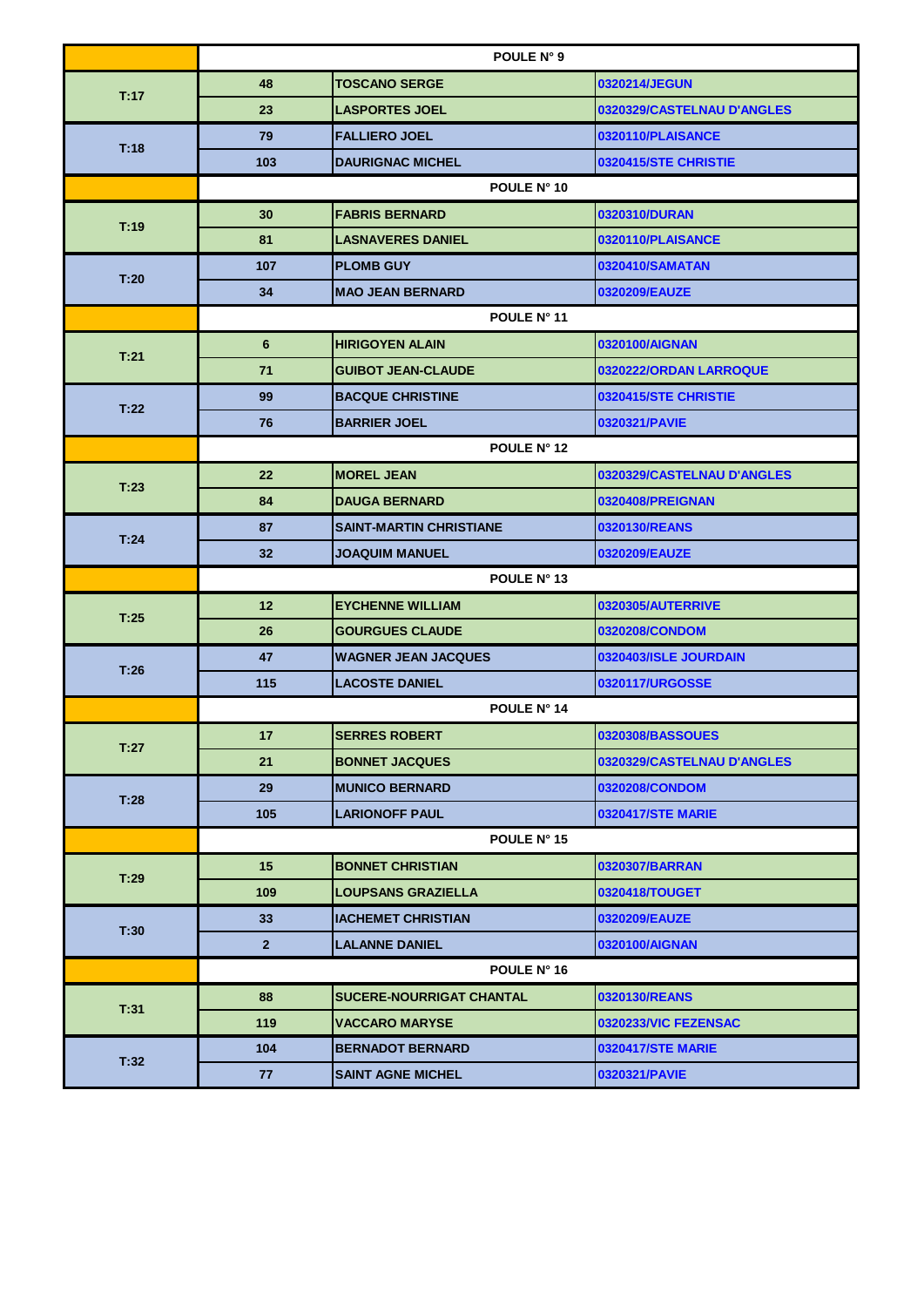|      |                | POULE N° 17                  |                               |  |  |  |
|------|----------------|------------------------------|-------------------------------|--|--|--|
| T:33 | 70             | <b>BASANDELLA MICHEL</b>     | 0320413/MONTESTRUC            |  |  |  |
|      | 50             | <b>CRESUT FRANCIS</b>        | 0320119/LADEVEZE RIVIERE      |  |  |  |
| T:34 | 83             | <b>NOUGUE DESSUS YOLANDE</b> | 0320110/PLAISANCE             |  |  |  |
|      | 94             | <b>CIBRAY JACQUES</b>        | 0320331/SAINT MICHEL          |  |  |  |
|      |                | POULE N° 18                  |                               |  |  |  |
| T:35 | $\overline{7}$ | <b>DESBARAST GEORGES</b>     | 0320100/AIGNAN                |  |  |  |
|      | 40             | <b>BENAZET MARIE ANNE</b>    | 0320210/FLEURANCE             |  |  |  |
|      | 101            | <b>DAUBA DANIEL</b>          | 0320415/STE CHRISTIE          |  |  |  |
| T:36 | 78             | <b>MELVE PAUL</b>            | 0320321/PAVIE                 |  |  |  |
|      | POULE N° 19    |                              |                               |  |  |  |
|      | 102            | <b>LLEBOT BERNARD</b>        | 0320415/STE CHRISTIE          |  |  |  |
| T:37 | 72             | <b>SOULAN CHRISTIAN</b>      | 0320222/ORDAN LARROQUE        |  |  |  |
|      | 5              | <b>LASNIER CLAUDE</b>        | 0320100/AIGNAN                |  |  |  |
| T:38 | 66             | <b>MARTINEZ FRANCIS</b>      | 0320314/MIELAN                |  |  |  |
|      | POULE N° 20    |                              |                               |  |  |  |
| T:39 | 53             | <b>MONFERRAN MICHEL</b>      | 0320312/LALANNE ARQUE         |  |  |  |
|      | 58             | <b>MARC CHRISTIAN</b>        | 0320218/LECTOURE              |  |  |  |
|      | 100            | <b>FOURCADE JEAN PAUL</b>    | 0320415/STE CHRISTIE          |  |  |  |
| T:40 | 96             | <b>PRUGUE JACQUES</b>        | 0320131/SAINT MONT LABARTHETE |  |  |  |
|      | POULE N° 21    |                              |                               |  |  |  |
| T 41 | 35             | <b>CETTOLO CHRISTIAN</b>     | 0320401/ENDOUFIELLE           |  |  |  |
|      | 54             | <b>SALAZAR YVES</b>          | 0320312/LALANNE ARQUE         |  |  |  |
| T:42 | 3              | <b>LAFARGUE MARC</b>         | 0320100/AIGNAN                |  |  |  |
|      | 49             | <b>DAVANT JEAN PIERRE</b>    | 0320214/JEGUN                 |  |  |  |
|      |                | POULE N° 22                  |                               |  |  |  |
| T:43 | 98             | <b>COURTIN ELIANE</b>        | 0320227/SAINT PUY             |  |  |  |
|      | 65             | <b>LOZES ALAIN</b>           | 0320405/MAUVEZIN              |  |  |  |
| T:44 | 36             | <b>AUBAN PASCAL</b>          | 0320104/ESTANG                |  |  |  |
|      | 51             | <b>ROUCOLLE JEAN MICHEL</b>  | 0320312/LALANNE ARQUE         |  |  |  |
|      | POULE N° 23    |                              |                               |  |  |  |
| T:45 | 41             | <b>CASTELLO FRANCIS</b>      | 0320402/GIMONT                |  |  |  |
|      | 55             | <b>GHIRARDO BERNARD</b>      | 0320319/LE BROUILH MONBERT    |  |  |  |
| T:46 | 93             | <b>MAURY SYLVETTE</b>        | 0320229/SAINT JEAN POUTGE     |  |  |  |
|      | 95             | <b>GALBRUN MICHEL</b>        | 0320131/SAINT MONT LABARTHETE |  |  |  |
|      | POULE N° 24    |                              |                               |  |  |  |
| T:47 | 61             | <b>COUZIER DENIS</b>         | 0320405/MAUVEZIN              |  |  |  |
|      | 14             | <b>EXPERT JOEL</b>           | 0320101/BARBOTAN              |  |  |  |
|      | 4              | <b>LACLAVERIE MICHEL</b>     | 0320100/AIGNAN                |  |  |  |
| T:48 |                |                              |                               |  |  |  |